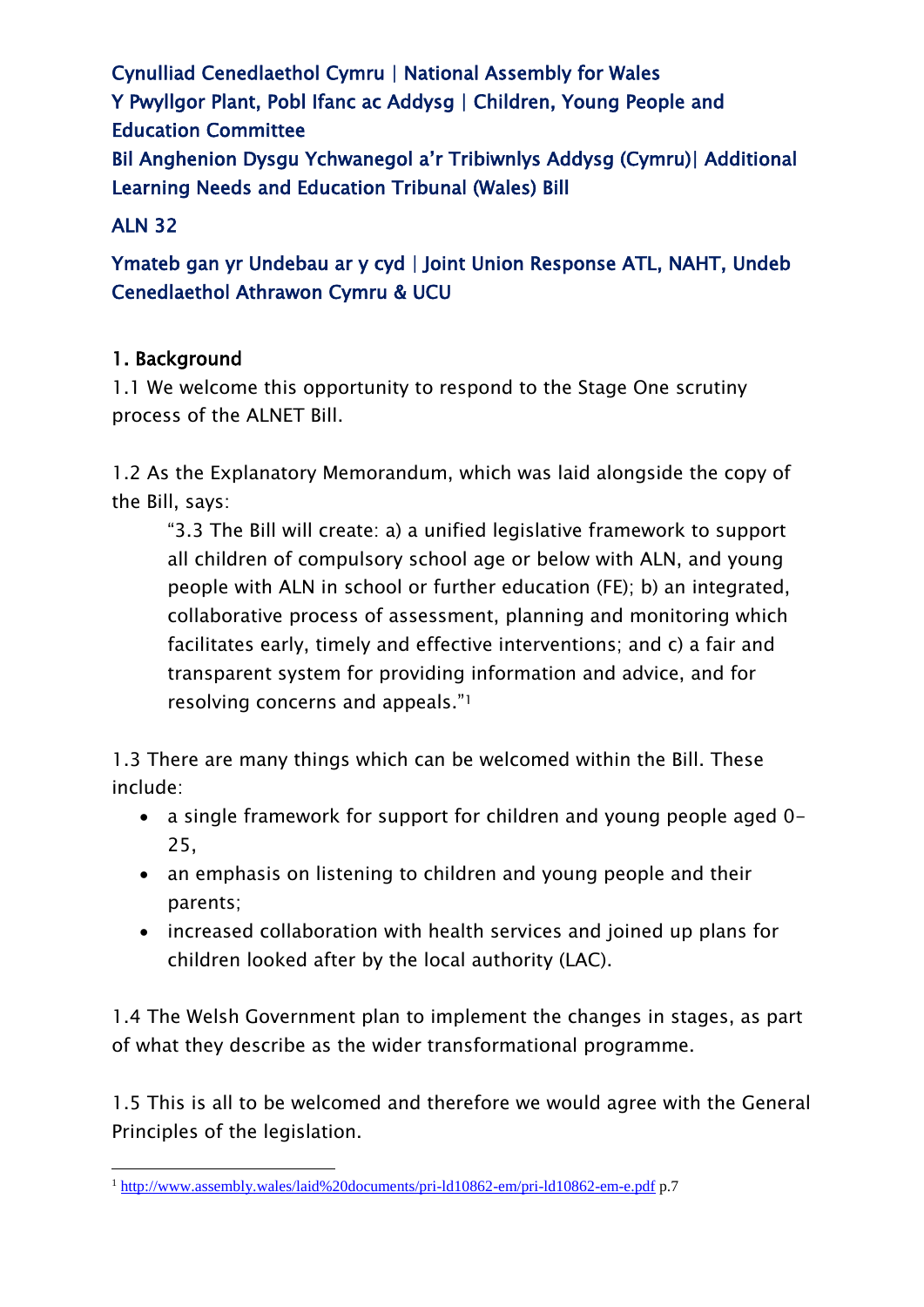## 2. Barriers to implementation

2.1 There are many barriers to implementation of this Bill. We feel that some of these need to be addressed in order that the Bill will meet its stated aims and that children and young people with ALN are able to meet their full potential and the education workforce is able to support them to do this.

2.2 Our key concerns are as follows:

- Funding
- ALNCo role
- Duties on governing bodies
- Assessment and IDP template

2.3 More specific detail related to more of our concerns, which we believe could prevent smooth implementation of the stated aims, are set out below.

# 3. Funding

3.1 ALN must be properly funded, with prevention of cuts by local authorities to ALN budgets.

3.2 The EM sets out additional costs for organisations, not covered by the cost savings:

- $\cdot$  Health boards: £825,600 (£206,400 per year)
- Further education institutions (FEIs): £92,800 (£23,200 per year)
- Estyn: £172,000 (£ 43,000 per year)
- Welsh Government: £680 (£170 per year).<sup>2</sup>
- 3.3 It goes on to state:

The Welsh Government is supporting the implementation of the Bill through transition grants totalling £6,956,000. Thus, there are transition costs of £2,600,050 which will not be covered by Welsh Government grant funding and will be incurred by local authority educations services, local authority social services, mainstream schools, health boards, FEIs, Estyn and pupil referral units .<sup>3</sup>

**<sup>.</sup>** <sup>2</sup> <http://www.assembly.wales/laid%20documents/pri-ld10862-em/pri-ld10862-em-e.pdf>in 6.2, p86

<sup>3</sup> Ibid p87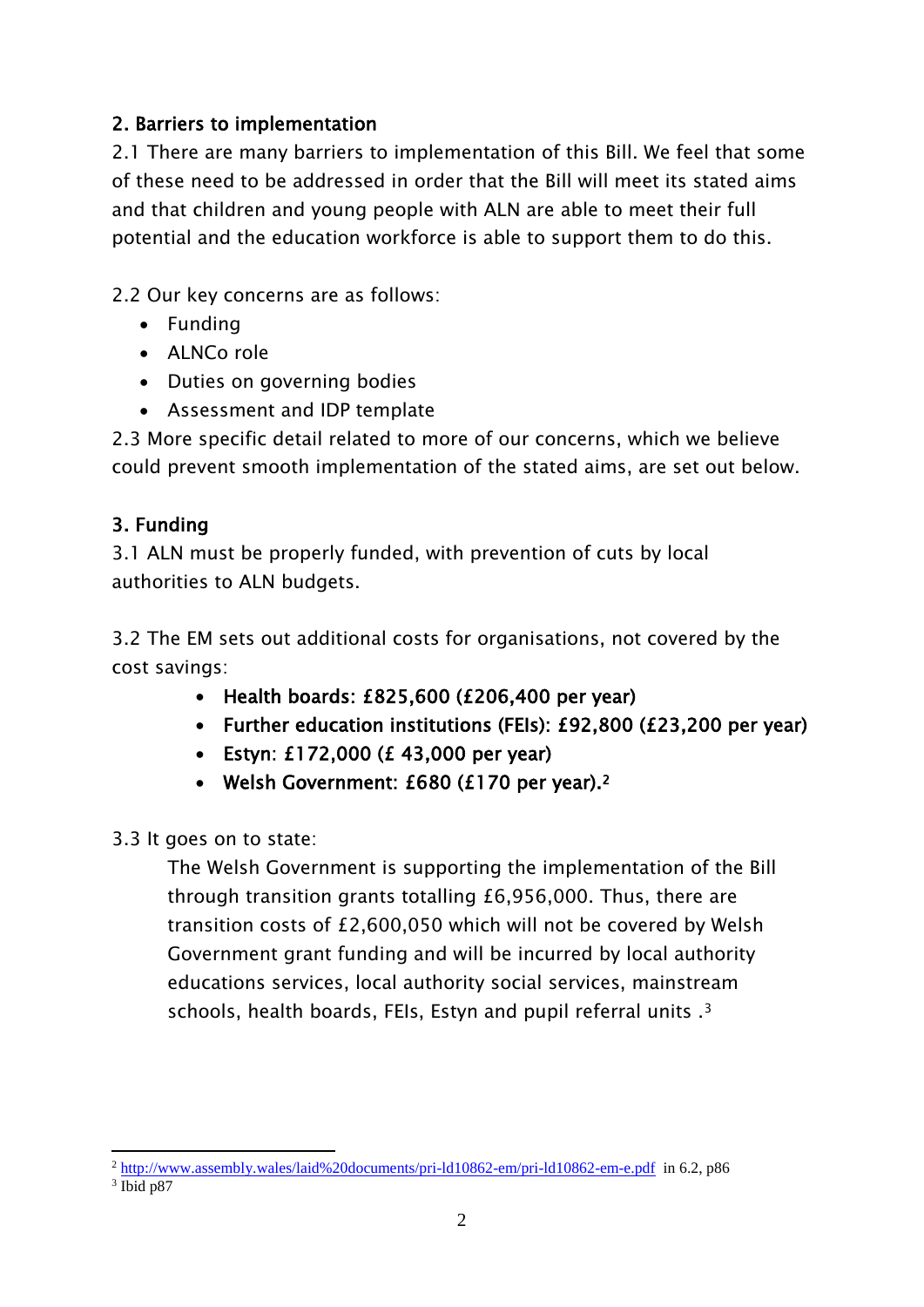3.4 Whilst all organisations and public bodies, including schools, are facing challenging times in terms of budgets, further education institutions in particular have faced substantial funding cuts in recent years4.

3.5 We believe that in order for this Bill to provide ALP for children and young people with ALN it needs to be fully funded.

# 4. Additional Learning Needs Coordinators 54 (4)

4.1 The Bill says governing bodies must appoint an ALNCo and that the role of the ALNCo and their qualifications and / or experiences should be set out in the code by the Minister.

We believe this should be subject to affirmative procedure and subject to greater scrutiny by the Assembly.

4.2 Currently, the role within an FEI is not always undertaken by a qualified teacher, therefore FEIs need to be taken into account when drafting the Code.

4.3 Training must be ensured outside of ITE and the "New Deal" for ALNCos. We would also note that ALN training for all staff must be wider than that offered by the New Deal or ITET – and include those in FEIs and support staff roles.

# 5. Governing Bodies (section 10 and 41)

5.1 The primary duty for providing additional learning provision must lie with the local authority. Governors should be given more training on ALN, but this cannot supersede the need for specialist advice and support from the LA. Clarity around the duty on FEIs is also sought.

# 5.2 The EM says:

3.91 Where a learner with an IDP maintained by a local authority is registered or enrolled at a maintained school (including a maintained nursery) or FEI, the Bill (section 41) requires that the school or FEI takes all reasonable steps to secure the ALP included in the IDP – but ultimate responsibility rests with the local authority that maintains the IDP.<sup>5</sup>

5.3 This is welcomed.

**<sup>.</sup>** <sup>4</sup> <http://www.walesonline.co.uk/news/education/tories-warn-fatal-damage-wales-9734751>

<sup>5</sup> <http://www.assembly.wales/laid%20documents/pri-ld10862-em/pri-ld10862-em-e.pdf> p30-31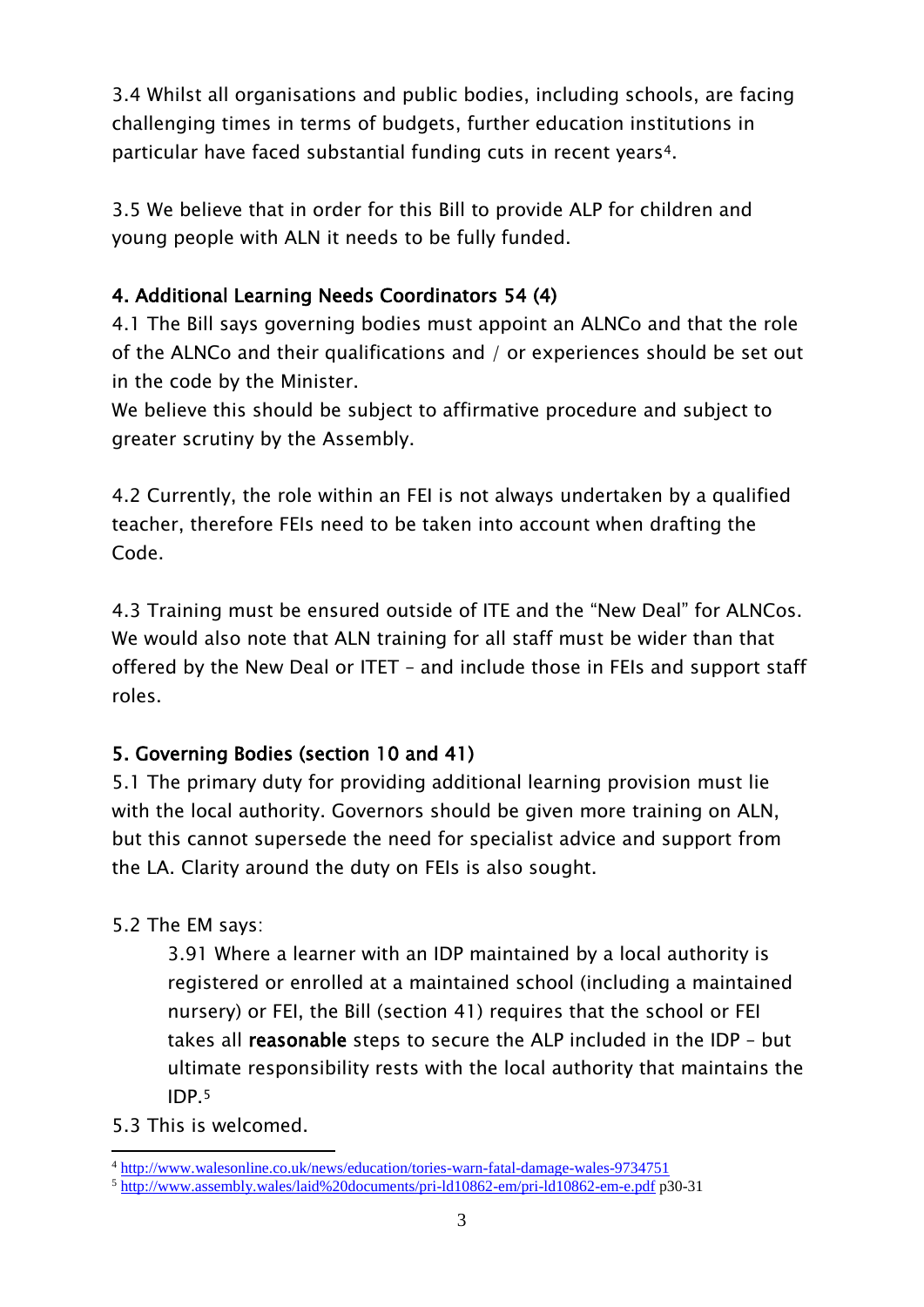5.4 Within section 10 of the Bill it states the circumstances when a governing body may pass the responsibility to a local authority:

(2) The circumstances are— (a) the governing body considers that the child or young person has additional learning needs— (i) that may call for additional learning provision it would not be reasonable for the governing body to secure, (ii) the extent or nature of which the governing body cannot adequately determine, or (iii) for which the governing body cannot adequately determine additional learning provision, and the governing body refers the child's or young person's case to the local authority responsible for the child or young person to decide under section 11(1); <sup>6</sup>

5.5 There is still a question about when and in what circumstances the governing body is capable or not of making that decision.

5.6 We are concerned the local authority, rather than the governing body will decide when it takes over a plan – and what 'reasonable' looks like.

5.7 We would be concerned that rather than create a unified system this will create an additional barrier for support with ALP as the governing body and the local authority dispute who is responsible.

5.8 An exchange between Llyr Gruffydd AM and the Minister summarises our concerns7:

"[295] Llyr Gruffydd: But ultimately, if there is a stand-off, let's say, between a governing body and the local authority, the local authority trumps the governing body.

[296] Alun Davies: I would anticipate that to be the case, but I would also be disappointed—

[297] Llyr Gruffydd: If it came to that, yes.

[298] Alun Davies: —were that stand-off to happen."

**<sup>.</sup>** <sup>6</sup> <http://www.assembly.wales/laid%20documents/pri-ld10862/pri-ld10862-e.pdf>

<sup>7</sup> <http://www.senedd.assembly.wales/documents/s58417/12%20January%202017.html?CT=2#Sesiwn1>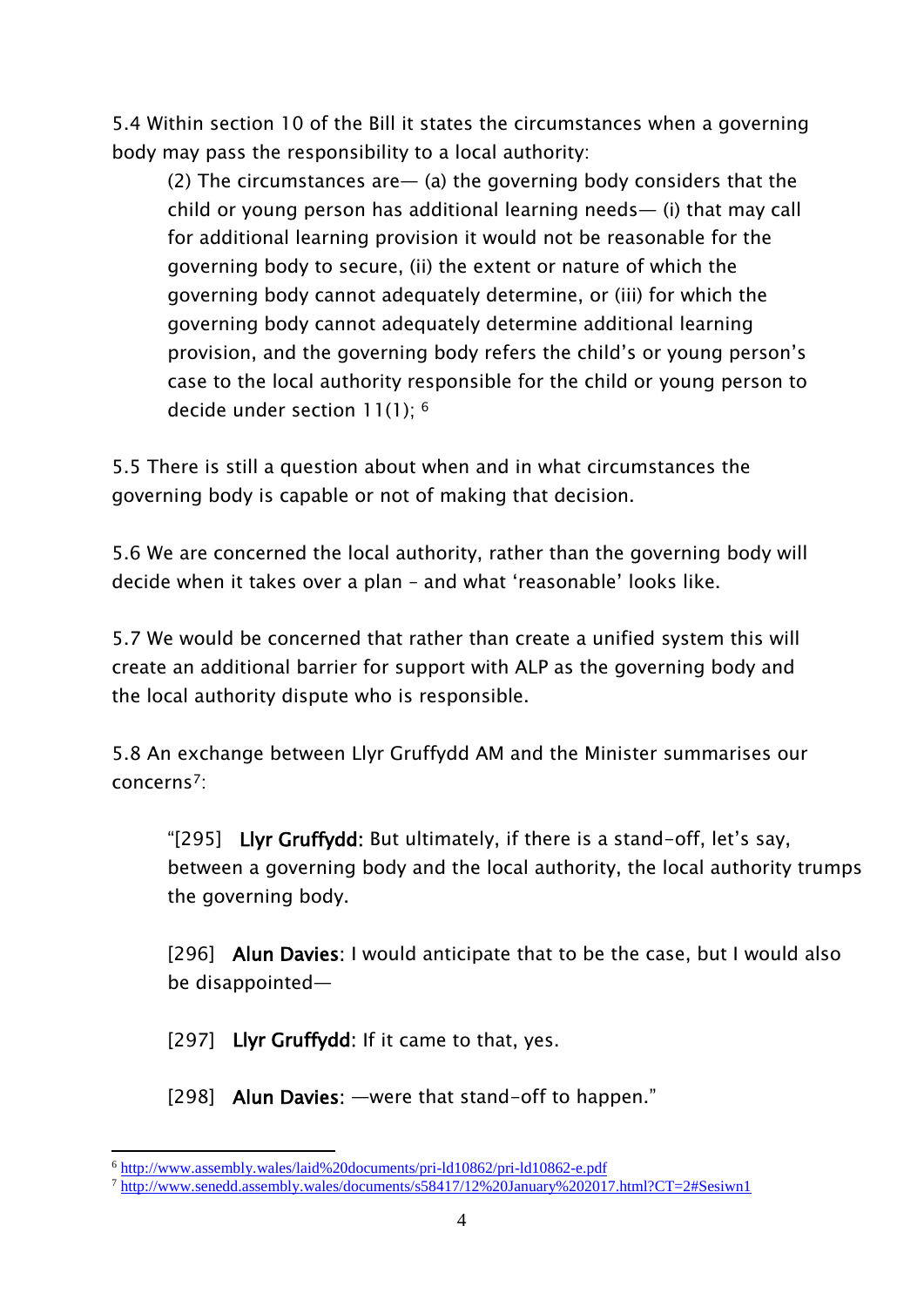5.9 We are deeply concerned about this. We believe this to be a barrier to providing the most appropriate support for young people with ALN. This is not sufficiently clarified by the draft Code.

## 6. Specialist Provision

6.1 We have concerns about the level of specialist provision that will be available and funded under the Bill. Whilst we welcome the Cabinet Secretary's assertion in July that:

"all education settings should have access to individuals with specialist skills, for instance, educational psychologists, teachers of the visually or hearing impaired, and speech therapy."<sup>8</sup>

6.2 We would seek assurances that all education settings must have access to such specialists. We believe "should" is not strong enough in this context.

6.3 The EM suggests (7.109) it will be the role of health boards to appoint someone to co-ordinate the role of such specialists in carrying out an assessment of ALN9. We would however seek clarity about the role of such specialists in delivering ALP in schools and FEIs, and what specialist provision will be funded by the local authority and made available to schools and FEIs to ensure they can assess and support children with ALN?

6.4 Further concerns about who pays for specialist provision are raised by the Code.

# 7. Assessment (Sections 9)

7.1 Whilst the LA or a governing body must make a decision (section 9) about the child's ALN, the assessment process remains unclear. It is described as 'seamless' and 'unified' within the EM, but lacks clarity. This is not cleared up in the Draft Code.

7.2 An assessment road map would be helpful – which outlines the steps taken by each individual and organisation and reasonable timeframes for decisions.

<sup>9</sup> <http://www.assembly.wales/laid%20documents/pri-ld10862-em/pri-ld10862-em-e.pdf>p113

**<sup>.</sup>** <sup>8</sup> [http://www.assembly.wales/en/bus-](http://www.assembly.wales/en/bus-home/pages/rop.aspx?meetingid=3616&language=en&assembly=5&c=Record%20of%20Proceedings&startDt=30/06/2016&endDt=13/07/2016&keyword=kirsty%20williams)

[home/pages/rop.aspx?meetingid=3616&language=en&assembly=5&c=Record%20of%20Proceedings&startDt=](http://www.assembly.wales/en/bus-home/pages/rop.aspx?meetingid=3616&language=en&assembly=5&c=Record%20of%20Proceedings&startDt=30/06/2016&endDt=13/07/2016&keyword=kirsty%20williams) [30/06/2016&endDt=13/07/2016&keyword=kirsty%20williams](http://www.assembly.wales/en/bus-home/pages/rop.aspx?meetingid=3616&language=en&assembly=5&c=Record%20of%20Proceedings&startDt=30/06/2016&endDt=13/07/2016&keyword=kirsty%20williams)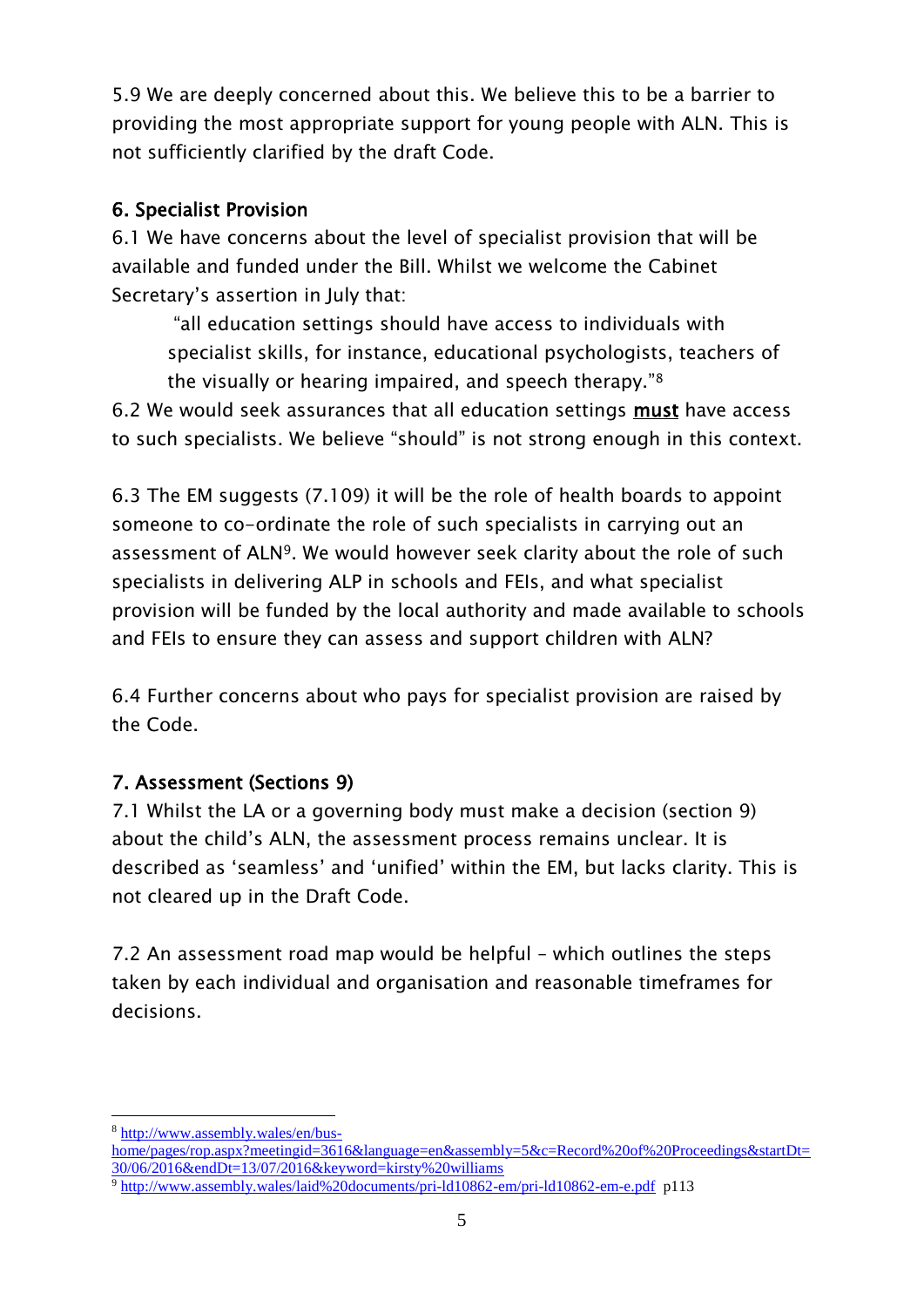7.3 We would seek clarity as to when it is the duty of the school or FEI to assess a child for ALN and when it should fall to the local authority.

7.4 The Minister gave evidence to the CYPE Committee, and suggested he would seek to 'articulate rather than define'<sup>10</sup> what ALN looks like: "I think is probably the best way of doing it. We have put examples in the code."

#### 7.5 He went on to say:

"We do rely on the professionalism and the trust of individuals taking these decisions. I hope that we will articulate that these are the sorts of places where we expect decisions to be taken—these are the edges, if you like—and I would expect and anticipate that local authorities or schools would then go through an iterative process of determining what their decisions would be for that individual. Of course, you then have the right of appeal if you believe that your individual development plan doesn't deliver on the needs. But I really hope that the appeal and tribunal system is very much a backstop. What I want to be able to do is lead a process of transformation—and it's a wider process of transformation in terms of training and in terms of providing the funding to enable change to take place—and then the change of culture that we spoke about earlier, which will deliver on these needs. But, you know, there will always be those difficult areas at the edges where a finely balanced decision might be required."

7.6 We believe clarity is needed on who is involved, the role of appropriate health practitioners, and who will pay for the assessment process for children and young people. This is not clarified by the draft Code.

#### 8. Favouring mainstream schools: Section 45(2)

8.1 This section is a Duty to favour education for children at maintained schools. Regulations under this section allow Welsh Ministers to set out further circumstances in which local authorities would not be under a duty to favour maintained schools.<sup>11</sup>

8.2 We have concerns about the wording in terms of the individual with ALN. We would seek clarity that the local authority will place the needs of the child with ALN, and the most appropriate setting for them, at the heart of their

**<sup>.</sup>** <sup>10</sup> <http://www.senedd.assembly.wales/documents/s58417/12%20January%202017.html?CT=2#Sesiwn1> [294]

<sup>11</sup> <http://www.assembly.wales/laid%20documents/pri-ld10862-em/pri-ld10862-em-e.pdf> p70-7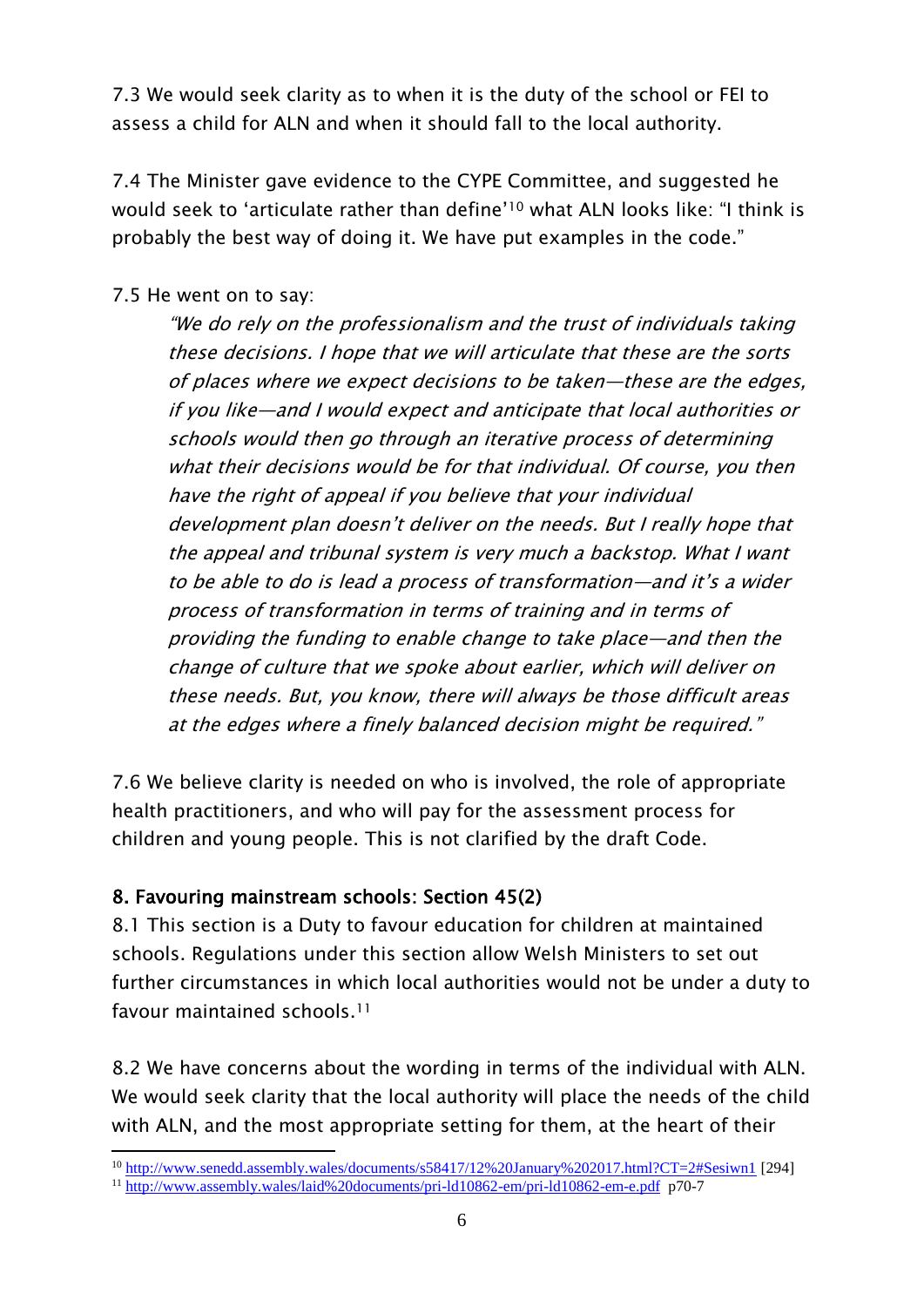decision making, and that the duty will lie with the local authority to ensure that any additional learning provision (ALP) is met.

8.3 We would welcome the Minister making provision about the type of school attended by a child with ALN subject to affirmative procedure.

## 9. The individual development plan (IDP) (Section 10)

9.1 We welcome that the aim of the IDP is to avoid duplication, and to bring together differing plans for children and young people.<sup>12</sup>

9.2 However, we would strongly recommend a Wales wide IDP template.

9.3 The Minister said he was happy to look at the IDP when he gave evidence to CYPE Committee:

"[279…] The IDP is very clear: it goes up to age 25, and it looks at the sort of support that a young person will need as they move from childhood into adulthood, if you like—as they move from being in education into the world of work and, sometimes, supported employment. Certainly, the IDP will identify the sort of support that that young person will need as they embark upon the next stage of their life. Now, I think it's an interesting matter of debate—and this is something that I hope the code will cover when we publish the implementation code on this legislation—as to how detailed that IDP is, whether it is a mandated IDP template, or whether it's a mandated skeleton that is then filled in by professionals, and to what extent, then, does that actually mandate support for that young person moving, for argument's sake, from a further education college to a work-based apprenticeship, for argument's sake. How is that support delivered? How is that support provided? Who's responsible for doing that? What is the nature of that transition and the support through that transition? I think it's absolutely critical that we get that right. At the moment, I think that is one of the real pinch points in the whole system."

9.4 We would recommend a standard template, but with the flexibility to include additional relevant information, as required.

**<sup>.</sup>** <sup>12</sup> <http://www.assembly.wales/laid%20documents/pri-ld10862-em/pri-ld10862-em-e.pdf>p8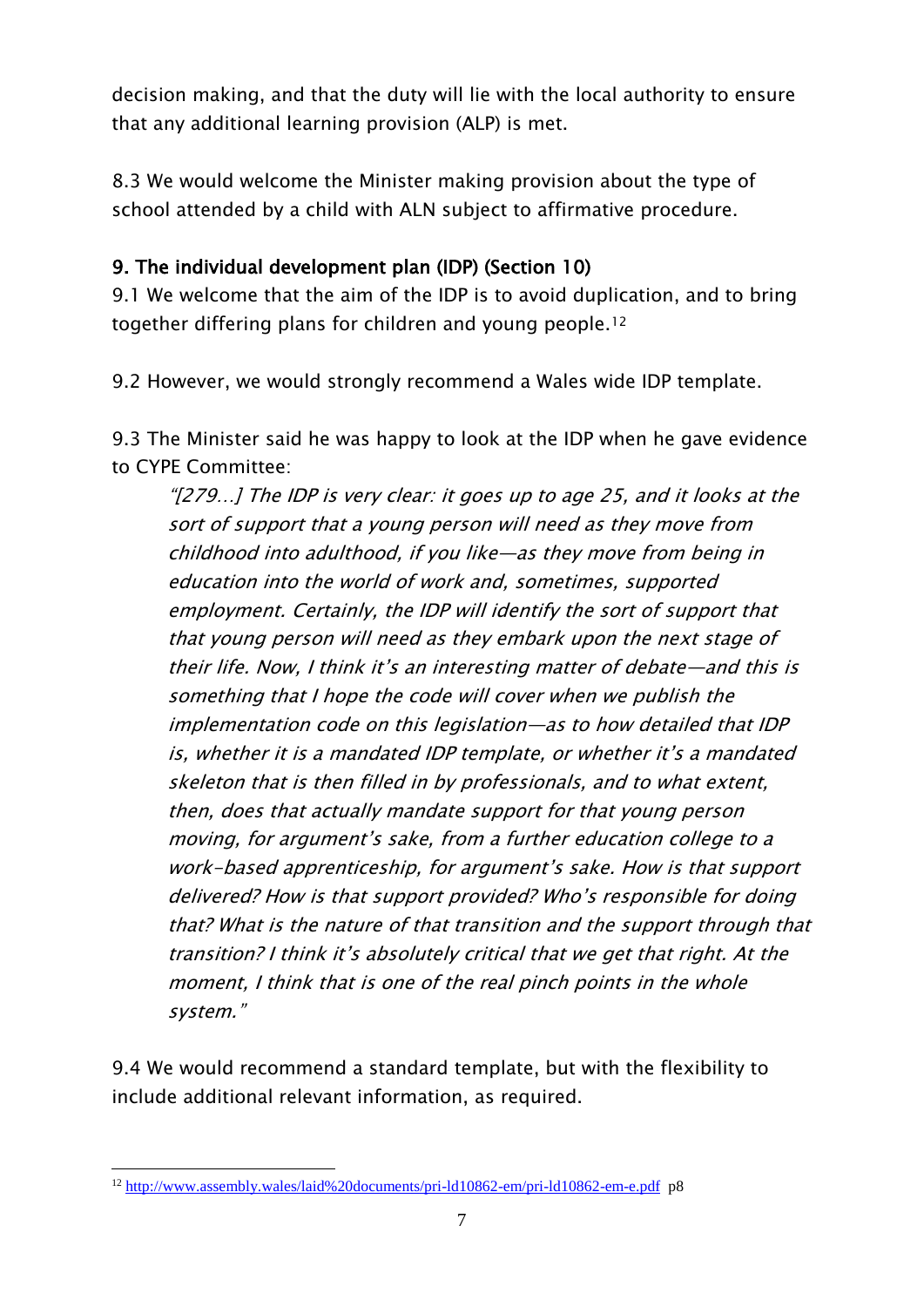9.5 The IDP needs to be legally enforceable at a local authority level. The IDP must be undertaken and reviewed in a timely fashion, with input from the head/ head of year / director of studies as well as information from all agencies involved.

9.6 The Code needs to be easier to read in relation to the IDP – and include clear examples.

### 10. Transition

10.1 Arrangements for transition between key stages and settings are key to young people receiving the right support, as is a plan for once they reach 25 – and at key stages before that age, including the transition between school and college. The Bill and Draft Code are not strong on transition.

### 11. Transport

11.1 Local authority transport arrangements could be considered under the IDP. Transport arrangements are not in the Bill, as tabled. They would currently fall under the Learner Transport (Wales) Measure 2008. <sup>13</sup>

11.2 However, we would stress that the local authority where the child or young person lives must be responsible for providing transport to the most appropriate setting. Transport requires a wider over-view than an individual school or FEI can offer.

## 12. Health and Collaborative working (Section 18 and 19)

12.1 The EM sets out the role of the Designated Education Clinical Lead Officer (DECLO). <sup>14</sup>

12.2 The Minister added to his vision for the role in his evidence session: [221...] "The role of the designated education clinical lead officers, or DELCOs, for example, is something that came out of the more recent consultation in the predecessor committee, so that each health board will have a structure within which they can operate to deliver on the duty to deliver the sort of treatment and support that a young person may require according to the clinical judgment of the specialist dealing with that individual."<sup>15</sup>

<sup>1</sup> <sup>13</sup> <http://www.legislation.gov.uk/mwa/2008/2/contents>

<sup>14</sup> <http://www.assembly.wales/laid%20documents/pri-ld10862-em/pri-ld10862-em-e.pdf>p39

<sup>15</sup> <http://www.senedd.assembly.wales/documents/s58417/12%20January%202017.html?CT=2#Sesiwn1>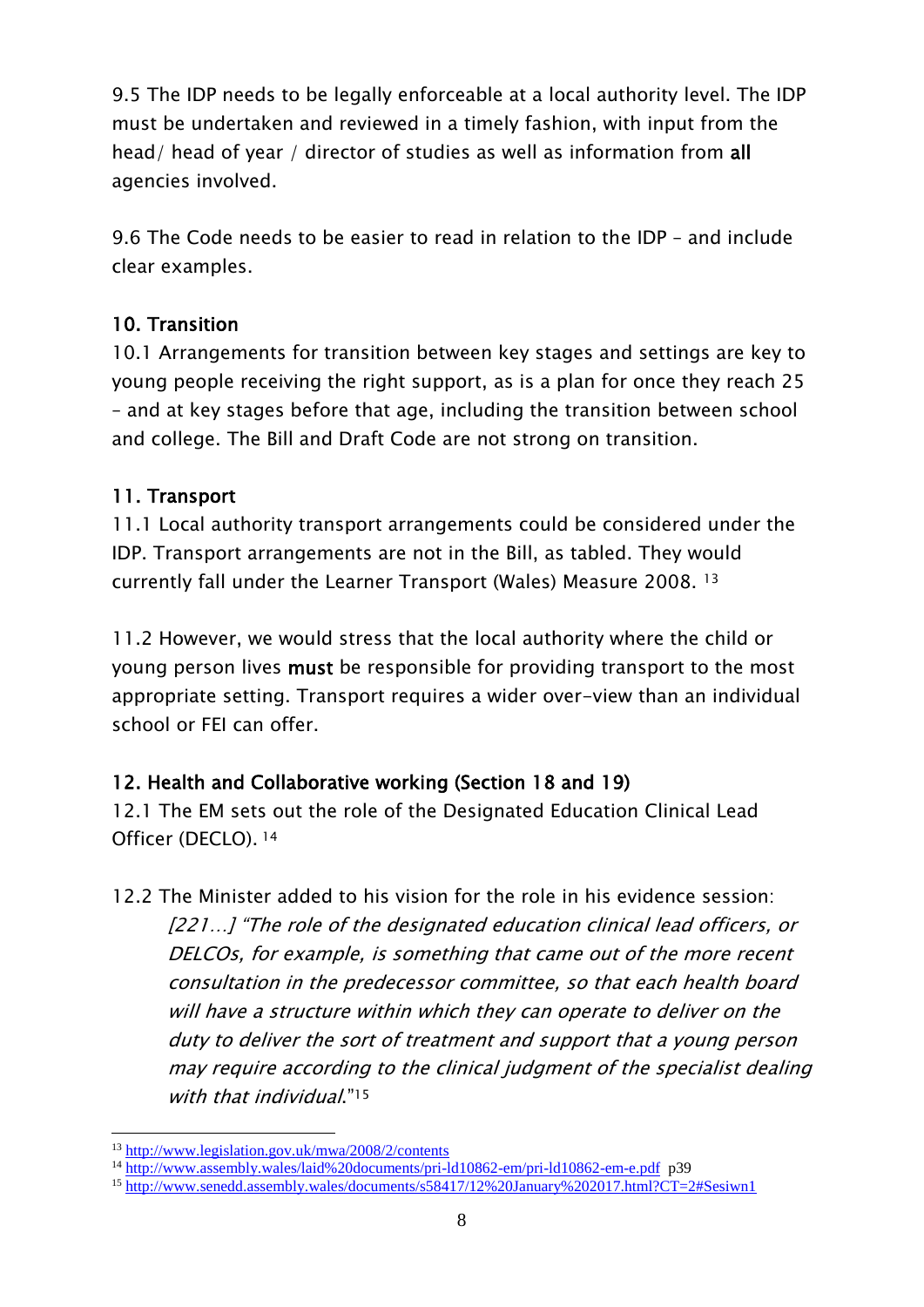12. 3 We believe Health boards and health professionals must have a duty placed upon them to ensure they are involved in the planning or provision of ALN, if the health needs of the child or young person affect their access to education.

12.4 Schools and FEIs are not health specialists and are therefore in no position to decide on a child or young person's healthcare needs.

12.5 We have concerns that the draft Code lacks a clear vision for the way in which the DECLO role will support schools, FEIs and LAs. It seems very highlevel. It is unclear how, if at all, LAs, schools or FEIs can challenge the health provision which HBs are prepared to provide.

12.6 We believe that whilst schools and FEIs can put some simple assistance in place, if a child has an unmet health need this may have a detrimental impact on their learning? (Eg undiagnosed sight problem or hearing loss).

## 13. Communication needs (Especially Section 2)

13.1 We recognise that the Bill is stronger than previous drafts in terms of Welsh medium provision, but still needs strengthening. The effectiveness of ALN provision can be undermined unless it is available in the language of choice.

13.2 Local Authorities' access to Welsh medium ALN resources is varied and limited. According to evidence gathered jointly by the WLC and the Children's Commissioner for Wales, Local Authorities' ability to provide Welsh Medium ALN support is inconsistent and though some LAs claim to be able to provide for ALN through the medium of Welsh the majority of LAs admitted to failing to provide in at least some fields, especially Autism, Speech and Language Difficulties and Behavioural Difficulties. We are also aware of problems concerning the availability of Welsh medium diagnostic tests and staff to carry out assessments in Welsh. The wording of the Bill does nothing to get to grips with these current failures in the system – and it should. There should be some clear guidelines about how to determine the language medium of the provision.

13.3 There are clearly issues concerning insufficient numbers of Welsh speakers in the workforce (including Educational Psychologists; teachers;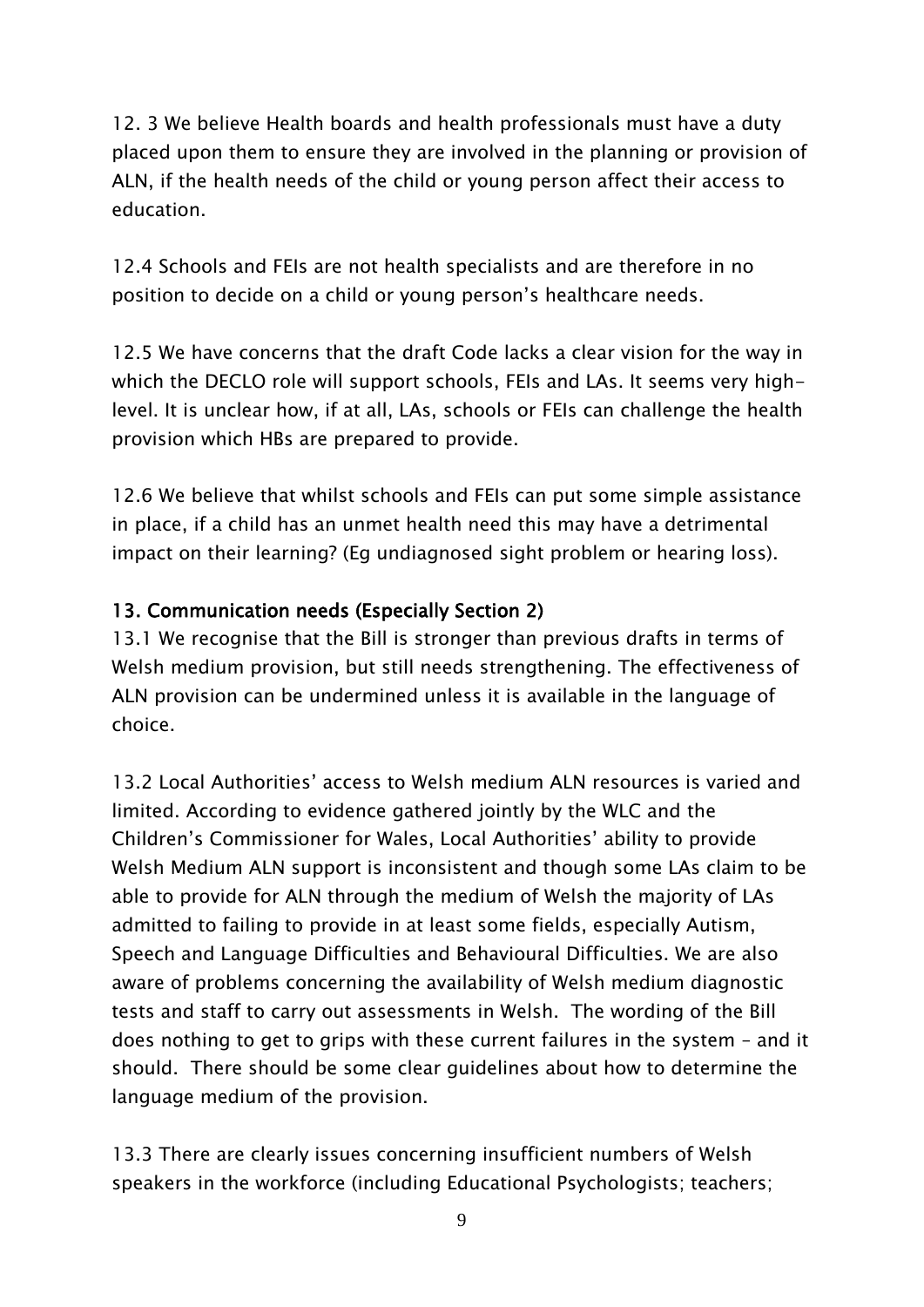other providers of specialist support, such as speech and language therapists) and lack of workforce planning. We would welcome increased training for the current and future workforce to ensure they can fully meet the needs of Welsh speaking learners.

13.4 We note that the Bill does not make the same requirements that the process of applying for ALN and receiving ALP be delivered in accessible formats – such as Braille, large print, BSL etc.

13.5 We would expect a clear commitment of resources in order that schools and FEIs are able to meet the needs of learners with ALN in their preferred formats and language.

### 14. Examinations and tests

14.1 The duty for ensuring that resources for qualifications and examinations are accessible to a child or young person with ALN must lie with the appropriate exam board (usually WJEC) and qualifications regulator (Qualifications Wales) – or indeed Welsh Government for testing. We would seek to avoid a repeat of any situation where the young person with ALN is at a disadvantage16.

## 15. Further Education Institutions

15.1 We have already mentioned some specific issues, however, FEIs are independent of local authorities, and we would seek clarity on how the Bill will apply to them – particularly in terms of how a local authority takes over a plan maintained by an FEI.

15.2 We would also have concerns about the provision of ALP for those undertaking work-based learning and apprenticeships and how the agerange will work within an FE context – including the provision for people wishing to undertake adult and community learning.

15.3 When asked about work-based learning the Minister said:

"[272...] I think there are two gaps, in fact. I think the gap is workbased learning and the university sector as well." 17

15.4 He explained the legislative context and went on to add that the IDP could be shared with an employer or HEI.

**<sup>.</sup>** <sup>16</sup> <http://www.walesonline.co.uk/news/education/exam-board-told-visually-impaired-11223658>

<sup>17</sup> <http://www.senedd.assembly.wales/documents/s58417/12%20January%202017.html?CT=2#Sesiwn1>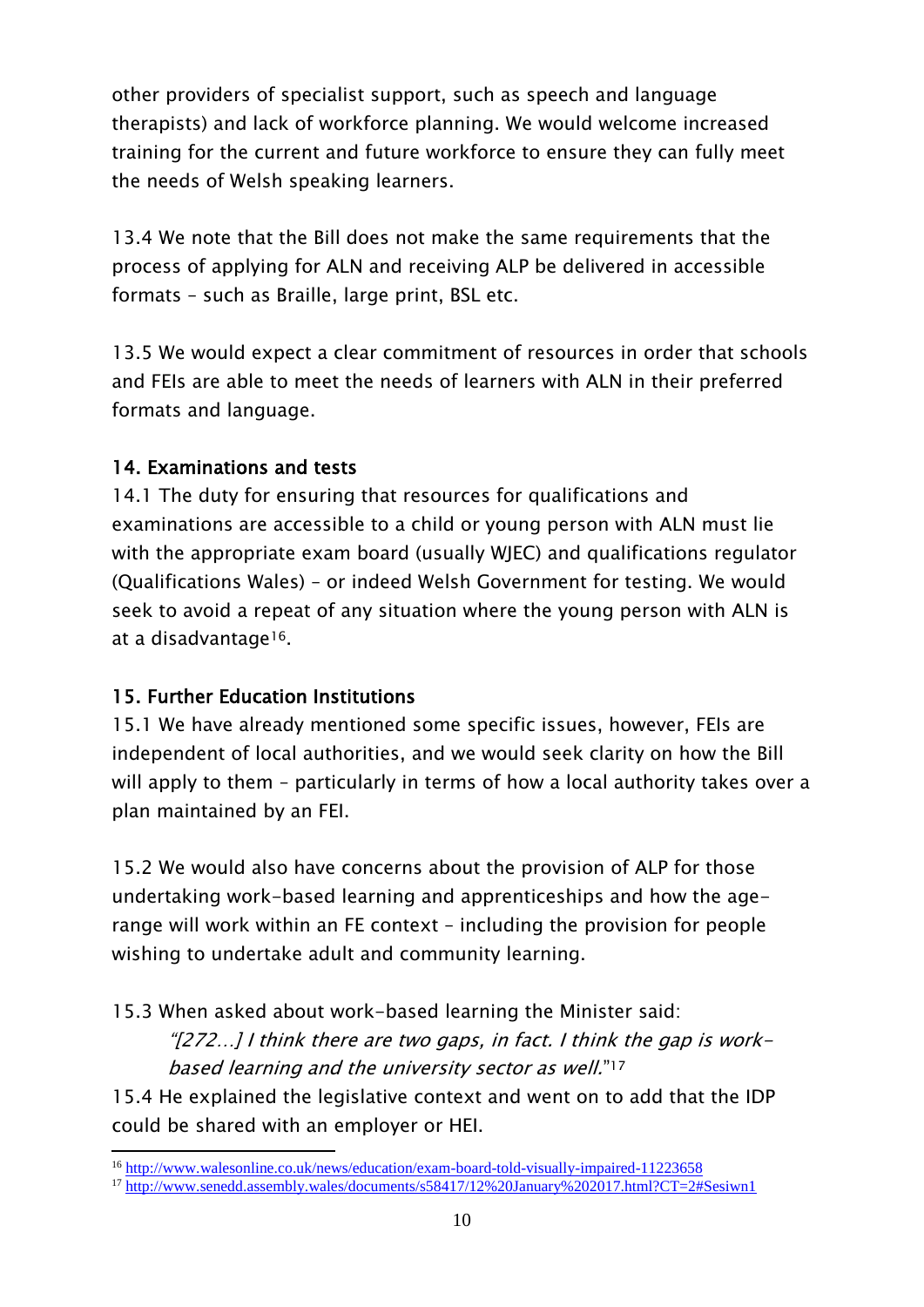15.5 We would seek clarity that if a young person at a FEIs wants help from their parents – or another appropriate person – to articulate their needs during any assessment process they be allowed this help.

## 16. Tribunals (Chapter 4)

16.1 We accept the need for a commitment to conflict resolution prior to going on to a tribunal. We would wish to avoid disputes wherever possible.

16.2 However, we have some concerns about the potentially prolonged period that such a system adds to a process, particularly if such a case ultimately continues on to tribunal. The potential delay is not in the best interests of the child or young person. The timescales are set out in the Draft Code.

16.3 Any delay in the process may also be exacerbated by the widening of the right to appeal to a tribunal, which may well result in increased requests for tribunals. The potential for increasing the number of tribunals may also arise as a result of the lack of clarity around responsibilities – particularly between school and FEI governing bodies and local authorities.

16.4 The limited resources available for effective support for pupils with ALN should be focused upon the best provision and not on a potentially lengthy and costly dispute, appeal and tribunal process.

16.5 The greatest potential for conflict appears to be the lack of clarity for the role of the local authority and that of the governing body in providing ALP. Greater definition is needed, and as we have already stated, the duty to provide ALP, should lie primarily with the local authority.

16.6 The strengthened role for health is welcomed, particularly the commitment to place the clinical needs of the child / young person at the centre of NHS / LHB duty. There is now greater clarity showing that if a matter is referred to an NHS body, they *must* consider whether a relevant treatment or service is likely to be of benefit in addressing the child / young person's ALN.

16.7 However, fundamental concerns still remain concerning the following section of the bill 19 (8):